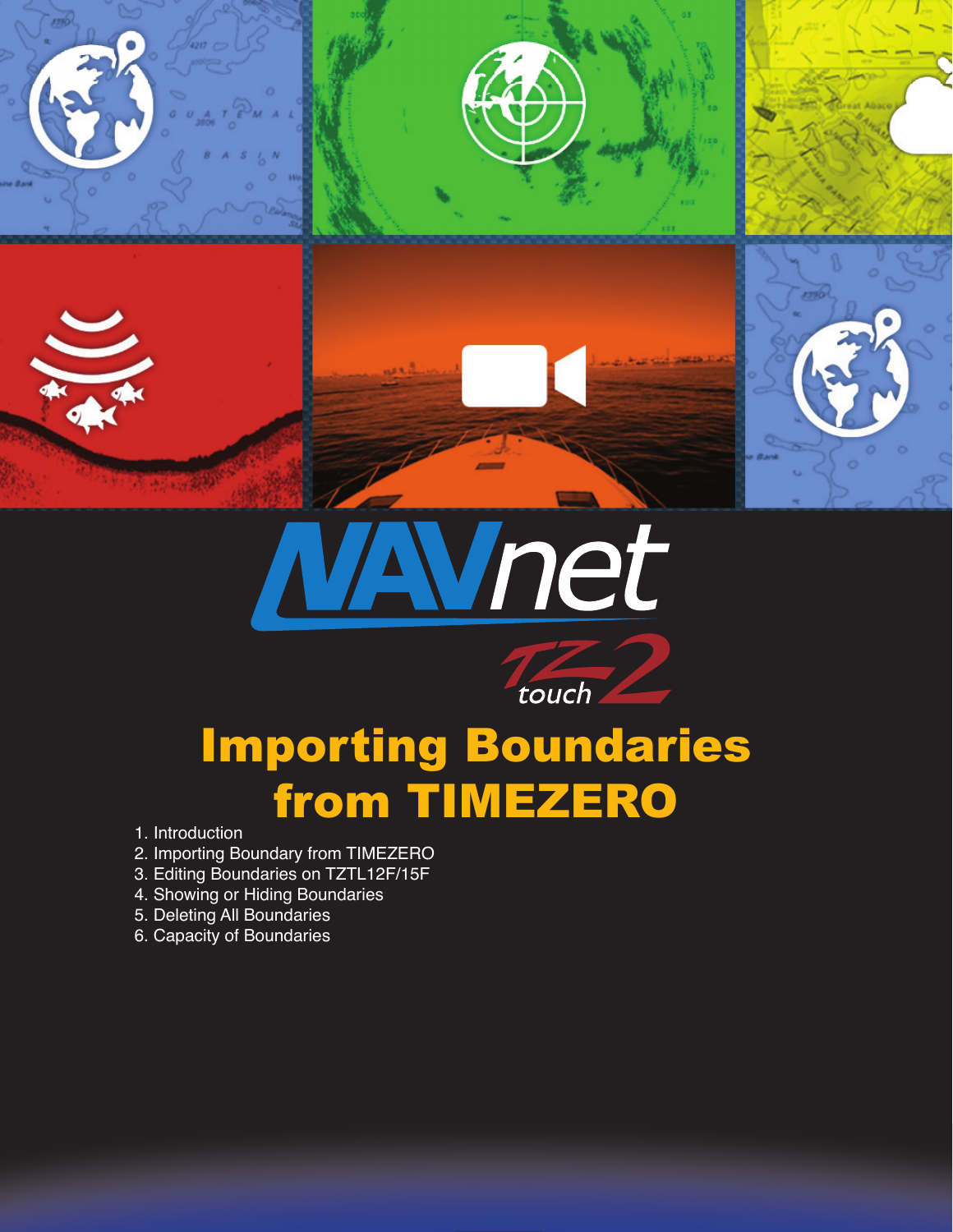# **1. Introduction**

#### **Boundary data created on a TIMEZERO PC can be imported to the TZTL12F/15F with v4.01 and later via a USB flash drive**.

Below is an example case:

A mega yacht with a tender boat creates or updates boundaries on a regular basis with a TIMEZERO PC. The tender boat equipped with the TZTL12F/15F can have the latest boundaries imported from the TIMEZERO via USB flash drive.



This document describes import procedures and other details.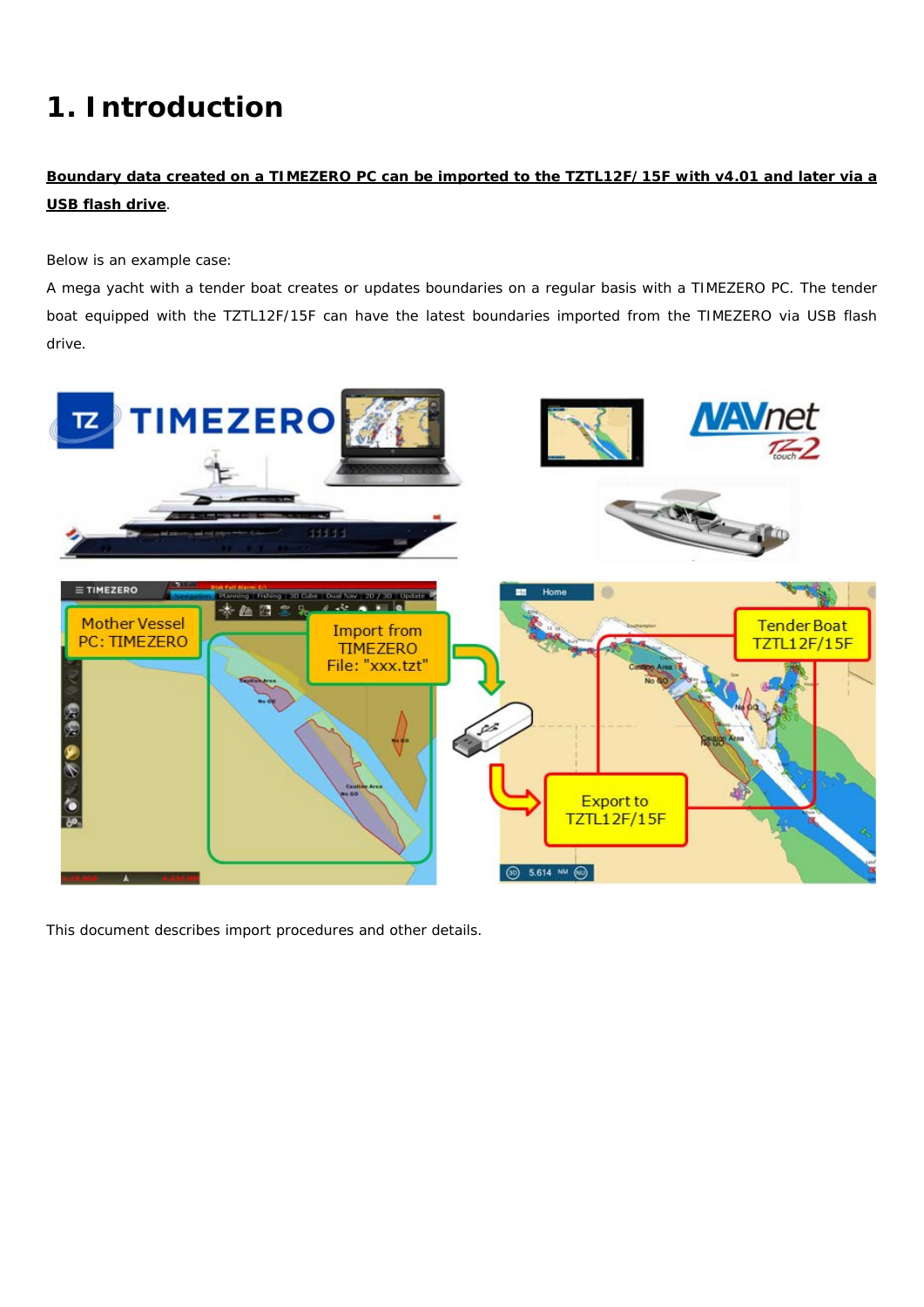## **2. Importing Boundaries from TIMEZERO**

(1) Create boundaries with a TIMEZERO PC onboard the mother vessel.

(2) Export the boundary database to a USB flash drive. Make sure to select the data format of [**TZD**] (TimeZero Data).

(3) Insert the USB to the TZTL12F/15F USB port.

(4) Access [Home] – [Settings] – [**Files**] – [**Import Points & Routes**].

(5) Select the file to be imported. In this example, the file name is [boundary test.tzd].

(6) After the import process finishes, see that the boundaries are shown on the chart screen.



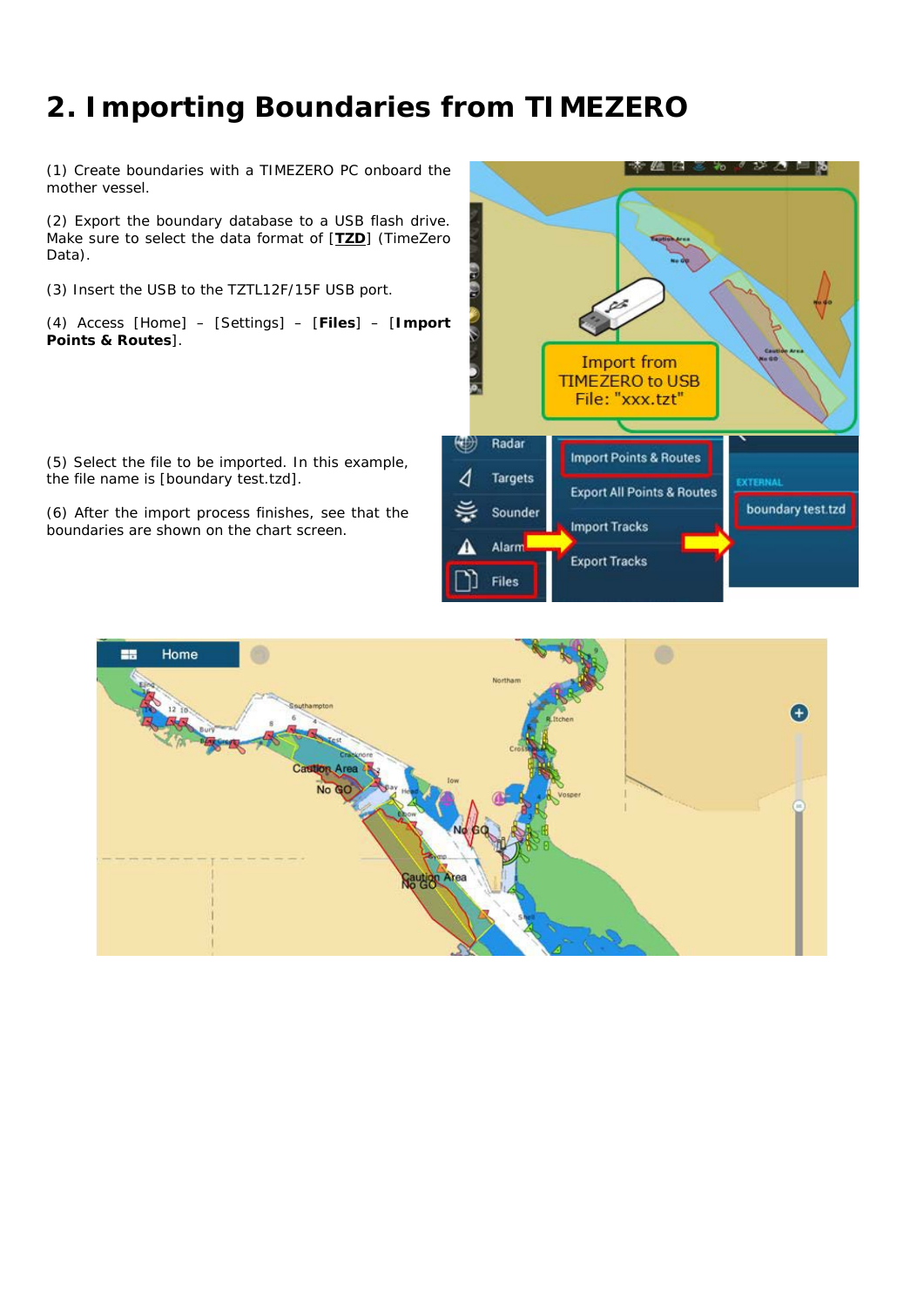### **3. Editing Boundaries on TZTL12F/15F**

Boundaries on the TZTL12F/15F **CANNOT** be edited for shapes or locations. However, names, colors, patterns, and comments can be edited. Tap one of the boundaries and select [**Name**], [**Color**], [**Pattern**], [**Comment**], or [**Delete**] from the contextual menu.

![](_page_3_Figure_2.jpeg)

## **4. Showing or Hiding Boundaries**

In the Layer menu on the Plotter page, boundaries can be shown or hidden.

![](_page_3_Picture_5.jpeg)

### **5. Deleting All Boundaries**

To delete all the boundaries from the TZTL12F/15F, access [Home] – [Settings] – [**Points**] and select [**Delete All Boundaries**].

![](_page_3_Figure_8.jpeg)